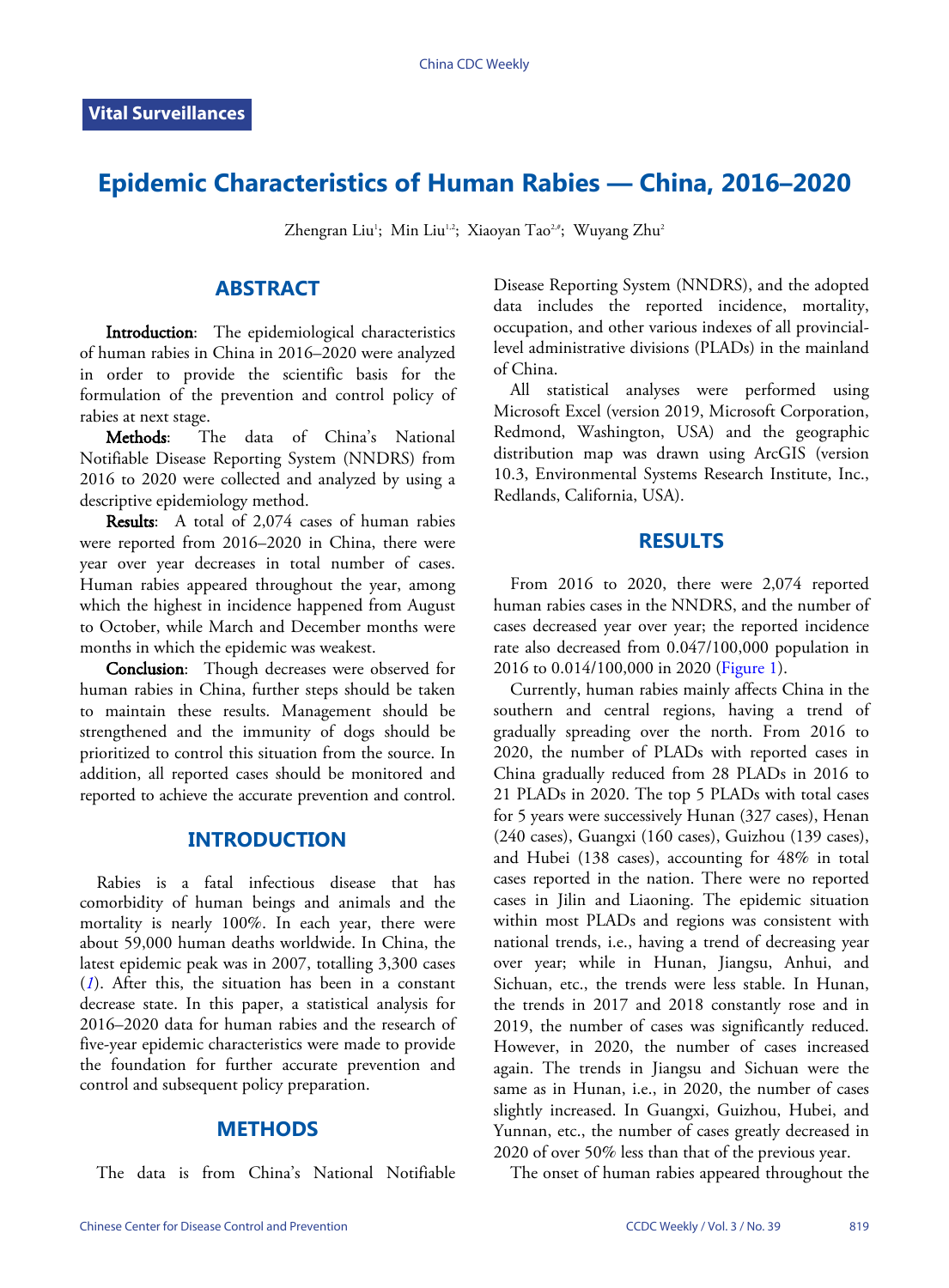year. According to the count of each month in 2016–2020, the months of August, September, and October had the highest incidence, while March and December had the lowest incidence [\(Figure 2\)](#page-1-1).

The number of human rabies cases in 2016–2020 primarily affected farmers (73%), among which students, homemakers and unemployed, and scattered children comprised 8%, 5%, and 5%, respectively. The male-to-female ratio of cases was 2.39∶1; the incidence rate of the 40–70 years old group was higher, accounting for 69% of the total number of cases ([Figure 3](#page-1-2)).

<span id="page-1-0"></span>

FIGURE 1. The number of reported human rabies cases and incidence rate in China, 2016–2020.

<span id="page-1-1"></span>

FIGURE 2. Total number of reported human rabies cases in each month in China, 2016–2020.

<span id="page-1-2"></span>

FIGURE 3. Age and sex distribution of human rabies incidence reported in China, 2016–2020.

# **DISCUSSION**

From 2016 to 2020, the number of human rabies cases in China constantly and stably decreased from 644 cases in 2016 to 202 cases in 2020, which was mainly attributed to China's implementation of continuous monitoring and active prevention and control.

The spatial distribution of cases in China gradually narrowed from 28 PLADs in 2016 to 21 PLADs in 2020. However, some PLADs without new human rabies cases for several years began to have new reports, such as in Xinjiang, which had no reported cases for 4 years but had 1 in 2016, and in Heilongjiang, which had no reported cases from 2014–2018 but had 1 in 2019. For regions with sporadic cases, rabies awareness should be promoted and the public kept vigilant.

For some portion of PLADs, the epidemic situation was properly controlled, and the number of cases constantly decreased or has been reduced to zero. The number of cases in Henan and Shandong reduced year by year. In Shandong, the number of human rabies cases in 2020 reached zero, and the number of cases in Guangxi, Guangdong, Yunnan, and Shanxi has stably decreased for roughly 10 years, which was likely due to strict local policies. Yunnan, for example, had strict management of dogs with the policy of "management, immunity, and elimination", which achieved good results (*[1](#page-2-0)*). Hunan, Henan, Guangxi, Guizhou, Hubei, Jiangsu, and Anhui stably maintained approximately 10 cases occurred each year from 2016 to 2020 and Sichuan maintained 20 cases for 5 years. Human rabies mostly affected the southern and central regions of China, which was distributed roughly the same as reported in previous studies (*[2](#page-2-1)*–*[4](#page-2-2)*). Since 2007, reported cases of human rabies in Hunan, Henan, and Guangxi generally decreased, but in the most recent 5 years, these PLADs were still the top 3 most affected PLADs, which indicated that progress was slow. For high-incidence PLADs and regions with the slow decreasing number of cases, rabies prevention should be prioritized by enhancing health education, awareness, and multisectoral cooperation, as well as the adaptation of relevant policies and measures to local conditions.

Due to rabies comorbidity, reducing opportunities for contact and exposure of hosts to an infectee is pivotal to prevention. Children and middle-aged and elderly men in rural areas are high-risk groups and need to be prioritized as they have lower awareness of self-protective measures, awareness of rabies and related